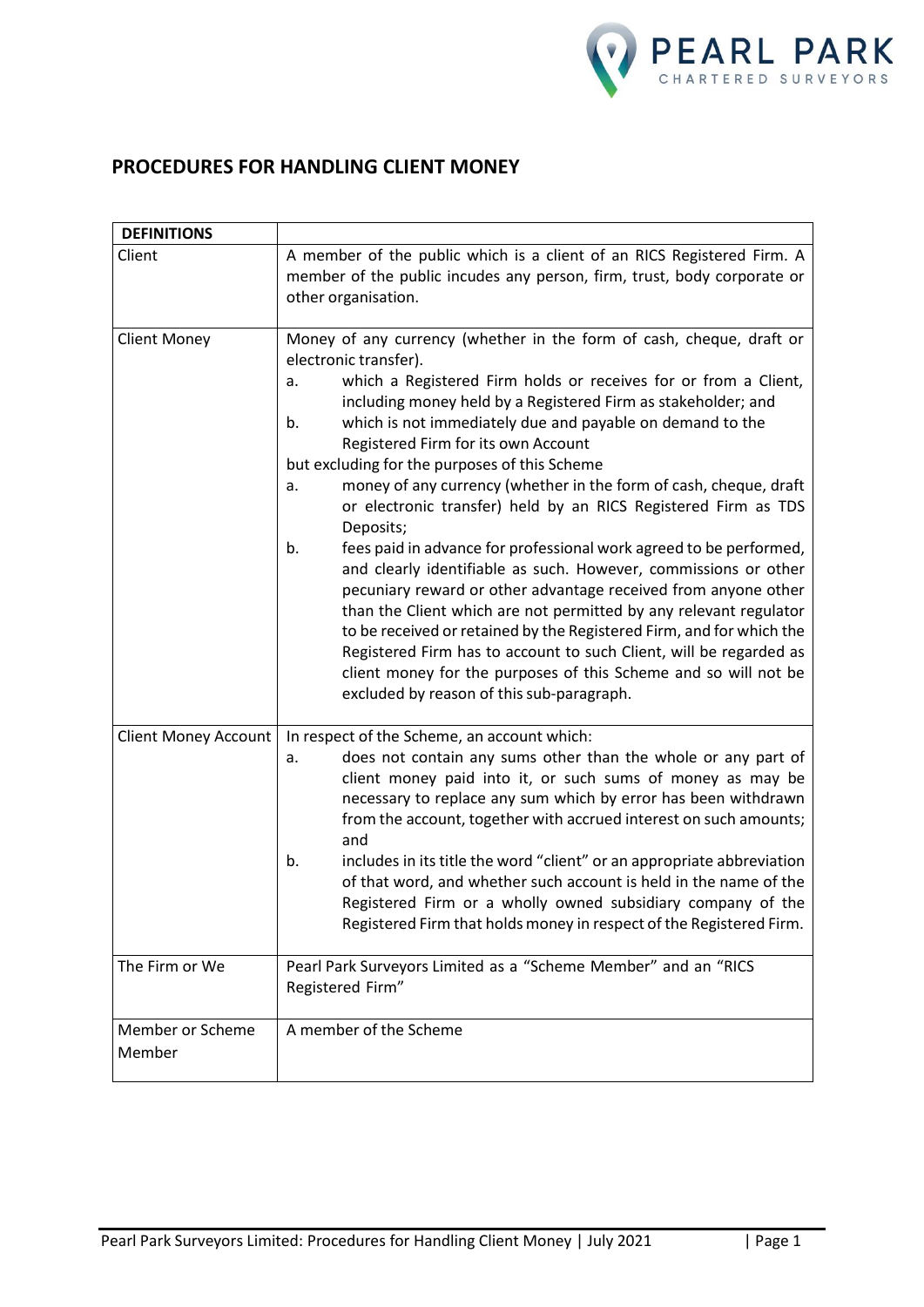

| <b>RICS Rules of Conduct</b> | The RICS rules of conduct as determined by the RICS from time to time and<br>any other applicable mandatory requirements set out by RICS, and any<br>other specific and individual requirements notified to any particular RICS<br>Registered Firm as appropriate |
|------------------------------|-------------------------------------------------------------------------------------------------------------------------------------------------------------------------------------------------------------------------------------------------------------------|
| <b>RICS</b>                  | The Royal Institution of Chartered Surveyors                                                                                                                                                                                                                      |
| <b>RICS Registered Firm</b>  | A firm which is registered with RICS for regulation, and which is<br>thereforesubject to the RICS Rules of Conduct                                                                                                                                                |
| Scheme                       | The "RICS Client Money Protection Scheme"                                                                                                                                                                                                                         |

#### **Compliance**

The whole of this document is to be taken as the Firm's written procedures for Handling Client Money in accordance with the RICS Rules of Conduct. These written procedures are set forth to ensure compliance with:

- The RICS Rules of Conduct for Firms
- The RICS Client Money Protection Scheme
- The Client Money Protection Schemes for Property Agents (Approval and Designation of Schemes) Regulations 2018
- Any other regulations and statutory requirements as necessary, and to maintain best practice.

Copies of the above RICS documents are available upon request.

#### **Aims**

A key aim of these written procedures is to ensure that client money is held in accordance with Rule 8 of the RICS Rules of Conduct, as follows:

## *"Clients' money*

*8. A Firm shall preserve the security of clients' money entrusted to its care in the course of its practice or business."*

Another central aim is to comply with the RICS Client Money Protection Scheme

## **Handling of Client Money – Written Procedures**

As a Member of the "RICS Client Money Protection Scheme", we adhere to the RICS Rules of Conduct for Firms, The RICS Client Money Protection Scheme, and any other regulations as necessary, as follows, by using the following procedures: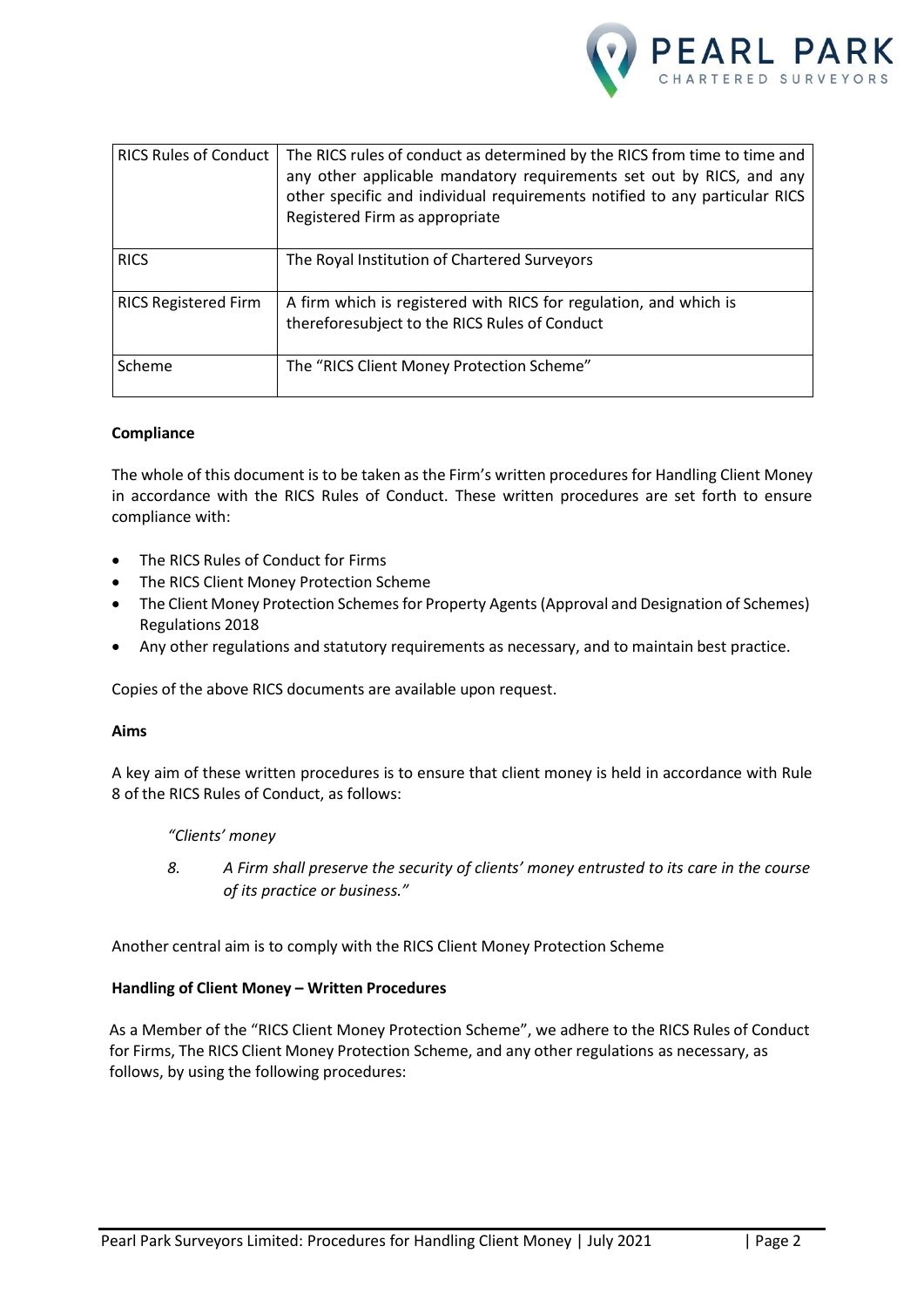

1.1 All Client Money is held in one or more Client Money Account(s) with a bank or building society authorised by the Prudential Regulatory Authority (PRA), the Bank of England and the Financial Conduct Authority (the FCA) in England, Scotland, Wales and Northern Ireland, or, in the case of Client Money held in Guernsey, with a bank authorised in Guernsey, the Guernsey Financial Services Commission or, in thecase of Client Money held in Jersey, with a bank authorised by the Jersey Financial Services Commission or, in the case of Client Money held in the Isle of Man, with a bank authorised by the Isleof Man Financial Services Authority

1.2 As a Scheme Member, we:

- a. Maintain one or more Client Money Accounts into which all Client Money is paid;
- b. Ensure that Client Money Account(s) are designated as such and easily distinguished from other accounts;
- c. With effect from 1 April 2019, advise clients of Client Money to be held in a Client Money Account and notify Clients of details of that account;
- d. Confirm in writing with the bank with which it holds a Client Money Account that the bank acknowledges that monies in the Client Money Account must not be combined with, or transferred to, any other account maintained by the Member, and the bank shall not be entitled to exercise any right of set off or counterclaim against money in that Client Money Account in respect of any sum owed to it in respect of any other account of the Member firm;
- e. Keep records and accounts which show all dealings with Client Money, and demonstrate that all Client Money held by the Firm is held in a Client Money Account.
- 1.3 As regards handling Client Money, we:
- a. Have and comply with written procedures for handling Client Money, which comply with any RICS requirement to which Rule 7.4 refers;
- b. Publish our procedures for handling Client Money on our website(s);
- c. Provide a copy of our procedures for handling Client Money to any person who may reasonably require a copy, free of charge;
- d. Keep records and accounts that show all dealings with Client Money;
- e. Repay any Client Money, including where feasible any interest earned, without delay if thereis no longer any requirement to retain that money or the relevant client requests it; and
- f. Hold and maintain professional indemnity insurance cover that is appropriate for the Member's size, income, type of work and the amount of Client Money held.

#### **Donations to Charity**

In the event that Pearl Park Surveyors Limited receive surplus client money in a client account, we follow best practice and enact the following procedures: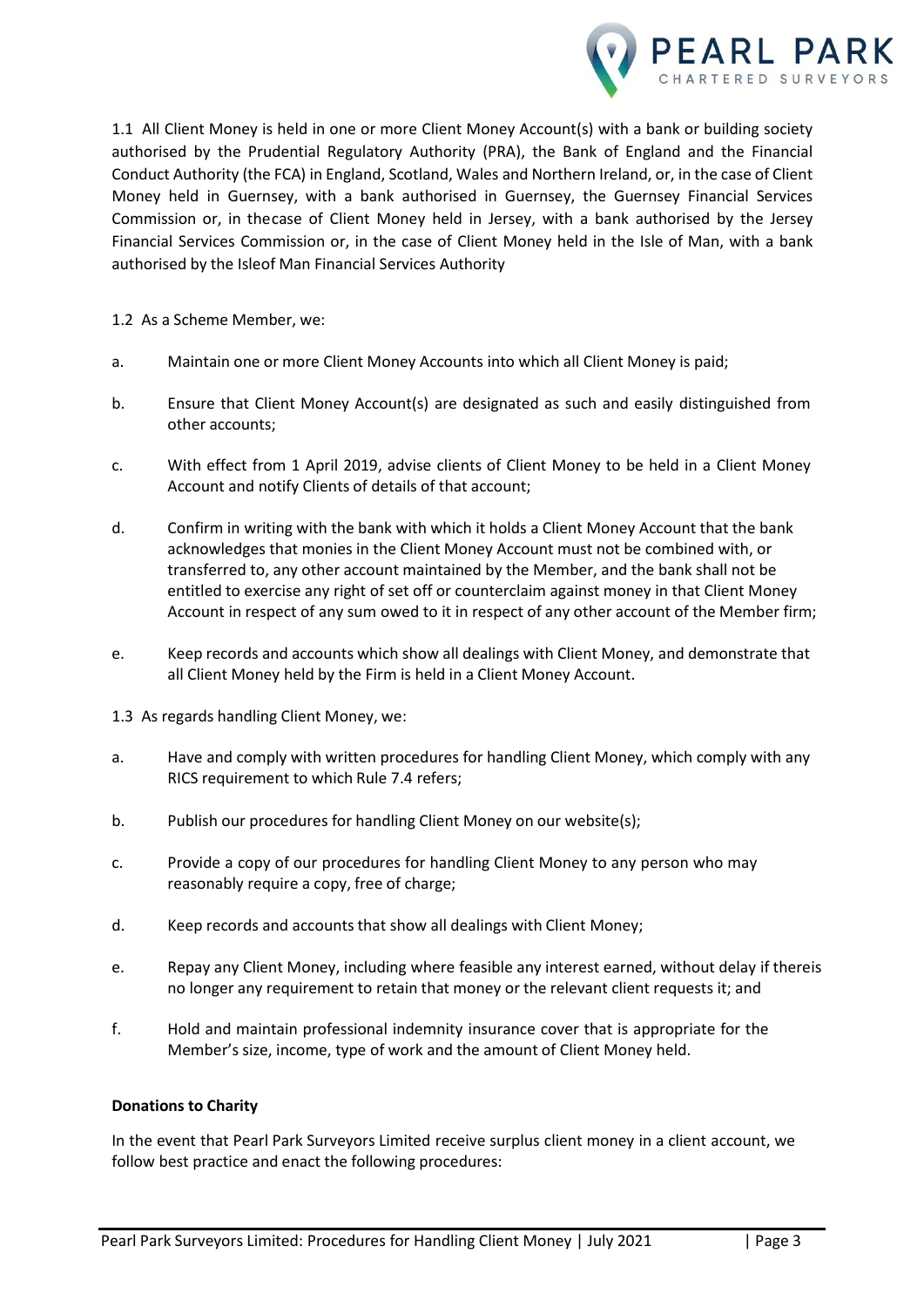

- 1. Ensure that all efforts are made to trace the clients or owners of the money;
- 2. Hold the surplus money in a client suspense account;
- 3. Hold surplus money for at least six years.

If, after six years, the client or owner of the money has not been found and no true claimants to the money have come forward, in accordance with RICS guidance, it may be donated to a registered charity. A receipt will be obtained for this transaction so should a true claimant come forward to collect the money it can be made available to them. We will request that the receiving charity should offer an indemnity to enable the Firm to recover a donation in the event of a claim.

If all efforts to trace the clients or owners of the money fails, and after following the above procedures, Pearl Park Surveyors Limited will donate the amount to the RICS' registered charity, LionHeart.

## **General Controls**

Pearl Park Surveyors Limited ensure that:

- Employees have clear segregation of duties and responsibilities and that a Principal or appropriately qualified individual oversees the client accounting function;
- It employs competent and knowledgeable staff who are responsible for processing clients' money and who are familiar with RICS Rules;
- Accounting systems and client data are securely controlled and protected;
- Computer systems are adequately protected for access, firewalls, back-ups and disaster recovery;
- There is adequate cover for holiday and long-term absence;
- Principals cannot and do not override controls surrounding the accounting system;
- All areas of the business apply the same level of controls in relation to the client accounting function.

## **Client Bank Accounts**

Pearl Park Surveyors Limited ensure that:

- We hold clients' money in one or more client bank accounts separate from all other monies. Client money is available on demand;
- The bank account is correctly titled to include the name of the Firm and the word "client" to distinguish the account from an office or any other account. If it is a discrete account, the name of the client is included in the account title;
- We advise clients in writing of the bank account details (account name and name and address of the bank) and agree the terms of the account handling, including arrangements for interest and charges;
- We have obtained written consent if the Firm is to retain interest.

## **Client Accounting Systems and Controls**

Pearl Park Surveyors Limited ensure that:

- Accounting records and systems are appropriate to the nature and volumes of client account transactions;
- Systems provide details of all money received into and paid from all client accounts and show a running balance of all client money held in that account;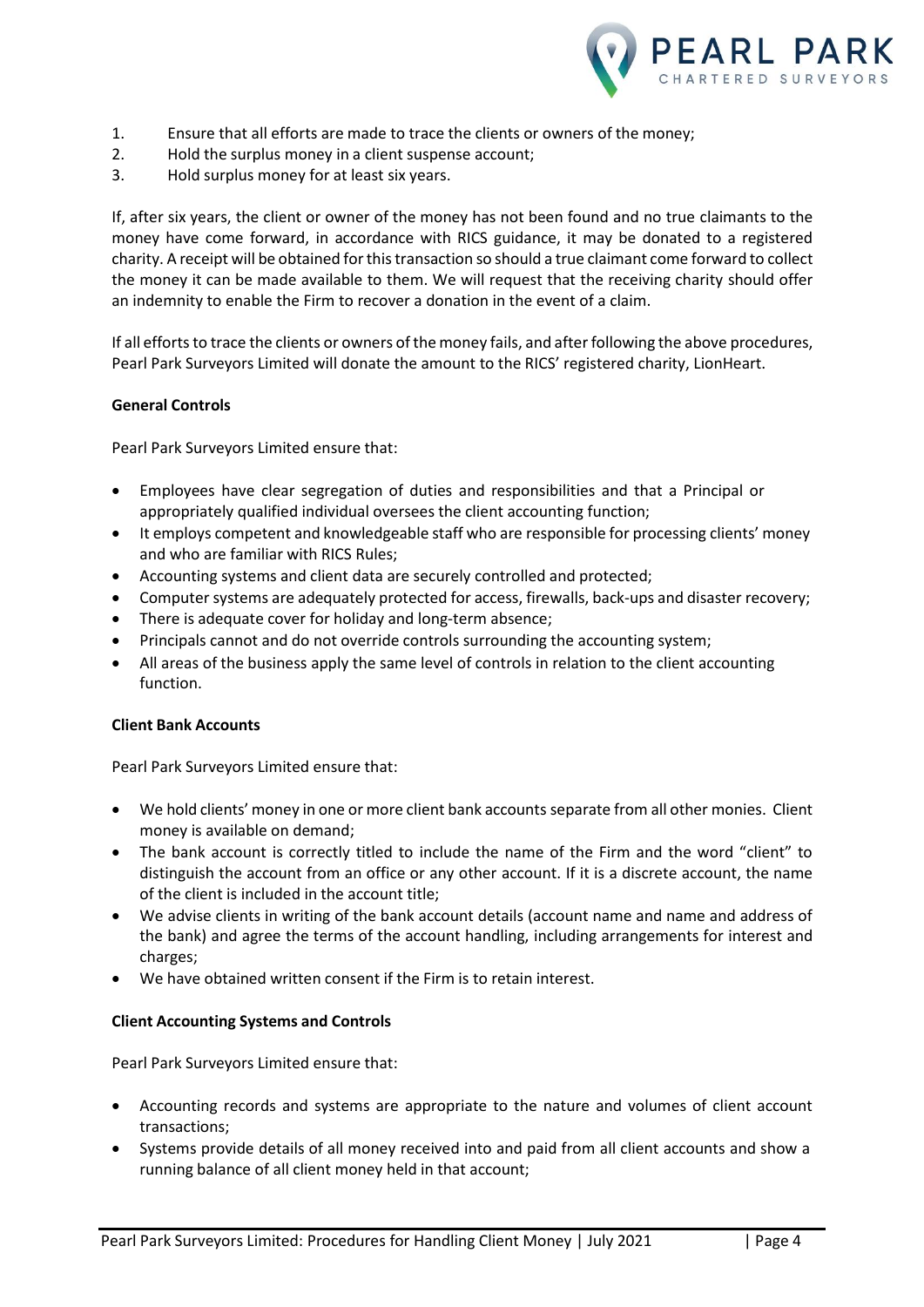

- Systems identify all receipts and payments to the client to which they relate; for example by means of client ledgers showing cash balances held on behalf of clients at all times;
- Accounting records are completed chronologically and promptly;
- The current balances at the total and client levels are always available;
- All ledgers have the client name and an appropriate description, e.g. the property address;
- Overdrawn balances on client ledgers are prevented by the systems or controls in place and where they do occur are investigated and rectified immediately;
- Adequate controls are in place over unidentified client money to ensure that such funds are kept securely. The client should be located and reimbursed as soon as possible. Such funds held for more than six years may be donated to a registered charity;
- A central list of client bank accounts is maintained including dates of opening and closing of accounts;
- A "three-way" reconciliation is completed at least once every month where clients' money is held in a general client account. This is produced as a formal statement, and any unresolved differences or adjustments are fully investigated and explained. Any errors identified in the reconciliation process are promptly rectified.

General client account reconciliations should include a full list of:

- Client ledger balances and the total of the balances;
- Dated unpresented cheques;
- Dated outstanding deposits;
- Details of any other reconciling items;
- System reports supporting reconciliation figures as appropriate.

For discrete accounts, the monthly reconciliations should agree the cash book or system balances to bank statement balances and include a full list of:

- Dated unpresented cheques;
- Dated outstanding deposits;
- Details of any other reconciling items;
- System reports supporting reconciliation figures as appropriate.

Reconciliations should not include regularly occurring adjustments or reconciling items more than three months old, except for unpresented cheques which should be no more than six months old.

- Reconciliations are reviewed and signed off by a Principal or an appropriate independent senior member of staff;
- Client accounting records, including copies of reconciliations, are securely kept for at least six years plus the current year.

## **Controls Over the Receipt of Client Money**

The Firm ensures that:

- Only a Principal or appropriate staff independent of accounting staff open incoming post;
- Procedures exist to ensure all clients' money is banked within three working days;
- All cash and cheques received by post or by hand are promptly recorded;
- A reconciliation is performed between money received by post and that day's banking;
- Procedures exist to identify and distinguish between clients' and office money;